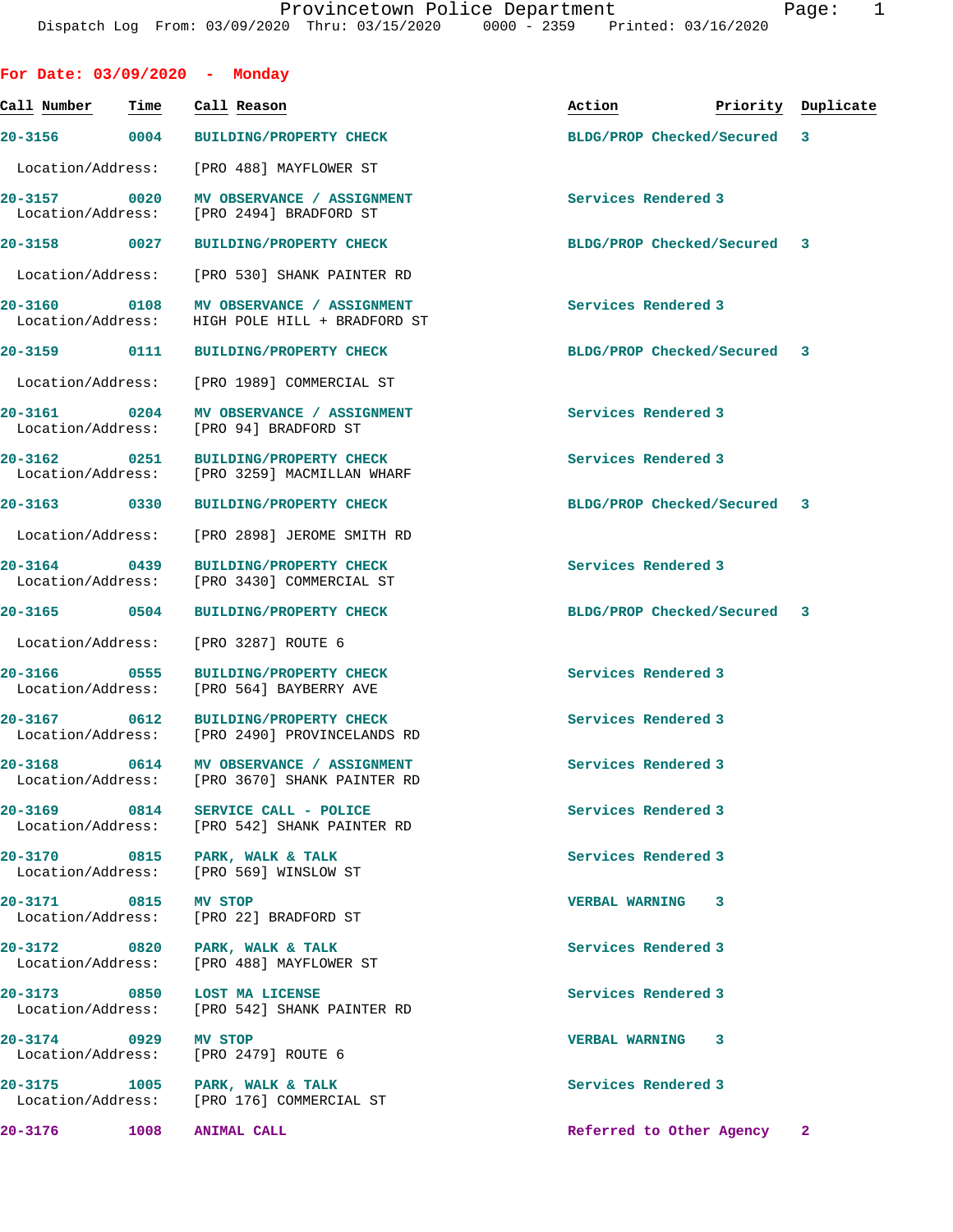|                                           | Location/Address: [PRO 2479] ROUTE 6                                                |                                 |  |
|-------------------------------------------|-------------------------------------------------------------------------------------|---------------------------------|--|
|                                           | 20-3177 1011 PARK, WALK & TALK<br>Location/Address: [PRO 488] MAYFLOWER ST          | Services Rendered 3             |  |
| 20-3178 1101 MV STOP                      |                                                                                     | No Action Required 3            |  |
|                                           | Location/Address: [PRO 2479] ROUTE 6                                                |                                 |  |
| 20-3179 1106 MV STOP                      |                                                                                     | Citation / Warning Issued 3     |  |
|                                           | Location/Address: [PRO 2479] ROUTE 6                                                |                                 |  |
|                                           | 20-3180 1116 PARK, WALK & TALK<br>Location/Address: [PRO 105] COMMERCIAL ST         | Services Rendered 3             |  |
|                                           | 20-3181 1217 ALARM - GENERAL<br>Location/Address: [PRO 1916] COURT ST               | False Alarm 1                   |  |
|                                           | 20-3182 1233 SERVE PROTECTION ORDER<br>Location/Address: [PRO 3121] COMMERCIAL ST   | Could Not Locate 2              |  |
| 20-3183 1246 SERVE WARRANT                | Location/Address: [PRO 716] BRADFORD ST<br>Refer To Arrest: 20-23-AR                | Arrest(s) Made 3                |  |
|                                           | 20-3184 1306 MEDICAL EMERGENCY                                                      | Transported to Hospital 1       |  |
|                                           | Location/Address: [PRO 3222] ALDEN ST                                               |                                 |  |
| 20-3185 1314 MV DISABLED                  | Location/Address: [PRO 3405] COMMERCIAL ST                                          | Vehicle Towed 2                 |  |
|                                           | 20-3186 1322 MV COMPLAINT<br>Location/Address: [PRO 3456] RYDER ST EXT              | Services Rendered 2             |  |
|                                           | 20-3187 1355 ESCORT / TRANSPORT                                                     | Transferred Custody<br>$\sim$ 3 |  |
|                                           | Location/Address: [PRO 542] SHANK PAINTER RD<br>Refer To Arrest: 20-23-AR           |                                 |  |
|                                           | 20-3188 1454 SCHOOL<br>Location/Address: [PRO 569] WINSLOW ST                       | Services Rendered 3             |  |
|                                           | 20-3190 1508 MEDICAL EMERGENCY<br>Location/Address: [PRO 442] HARRY KEMP WAY        | PATIENT REFUSAL 1               |  |
|                                           | 20-3189 1512 MV OBSERVANCE / ASSIGNMENT<br>Location/Address: [PRO 2277] BRADFORD ST | Services Rendered 3             |  |
| 20-3191 1539                              | PARK, WALK & TALK<br>Location/Address: [PRO 105] COMMERCIAL ST                      | Services Rendered 3             |  |
| 20-3192 1639                              | PARK, WALK & TALK<br>Location/Address: [PRO 1658] COMMERCIAL ST                     | Services Rendered 3             |  |
|                                           | 20-3193 1640 BUILDING/PROPERTY CHECK                                                | BLDG/PROP Checked/Secured 3     |  |
|                                           | Location/Address: [PRO 3121] COMMERCIAL ST                                          |                                 |  |
| 20-3195 1743                              | MV OBSERVANCE / ASSIGNMENT<br>Location/Address: [PRO 3440] ROUTE 6                  | Services Rendered 3             |  |
| 20-3196                                   | 1840 BUILDING/PROPERTY CHECK                                                        | BLDG/PROP Checked/Secured 3     |  |
|                                           | Location/Address: [PRO 2490] PROVINCELANDS RD                                       |                                 |  |
| 20-3197 1849 MV STOP<br>Location/Address: | ROUTE 6 + SHANK PAINTER RD                                                          | VERBAL WARNING 3                |  |
|                                           |                                                                                     |                                 |  |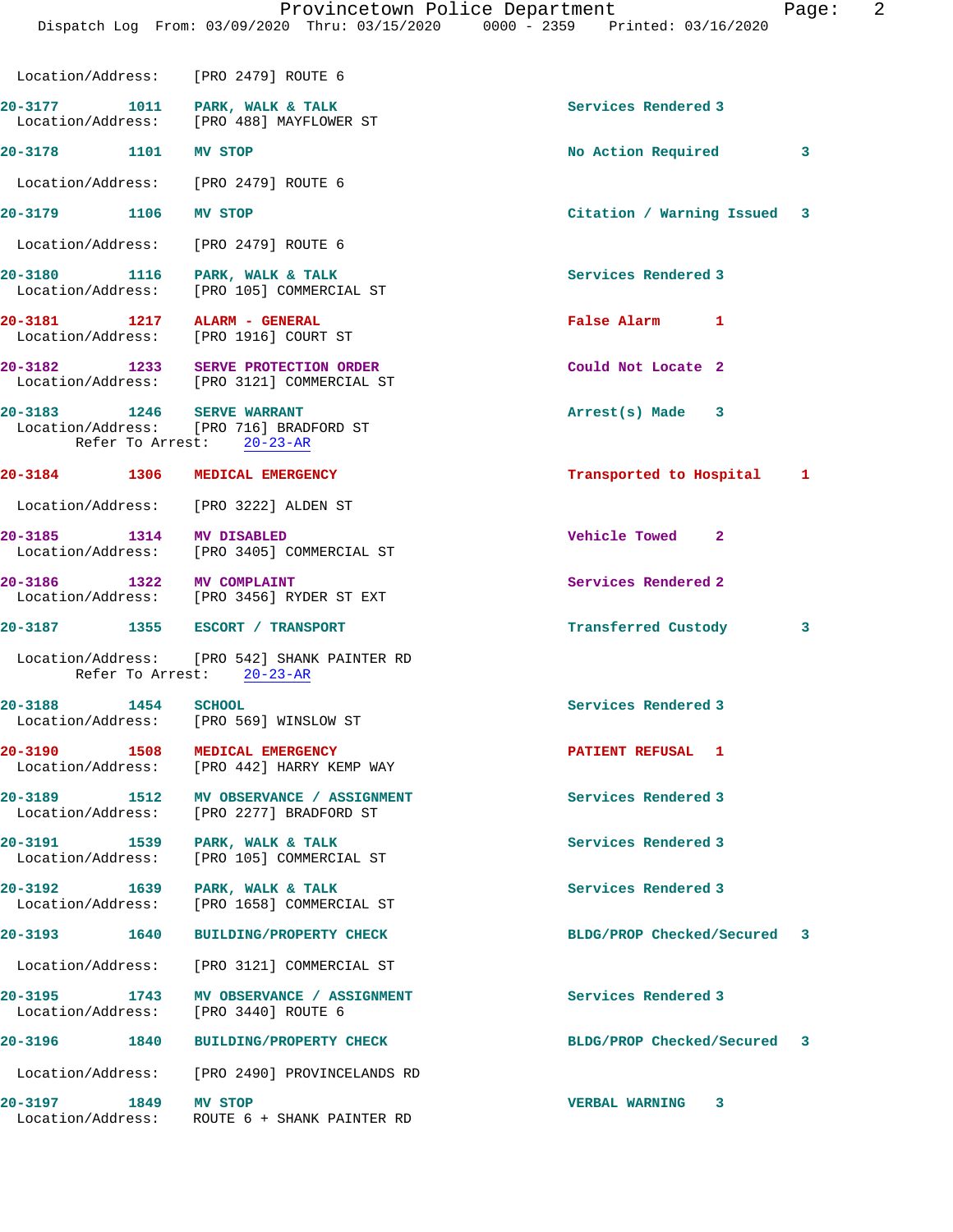|                                           |      | Dispatch Log From: 03/09/2020 Thru: 03/15/2020 0000 - 2359 Printed: 03/16/2020        |                             |  |
|-------------------------------------------|------|---------------------------------------------------------------------------------------|-----------------------------|--|
|                                           |      | 20-3198 1924 ASSIST DEPARTMENT / MUTUAL AID                                           | Referred to Other Agency 3  |  |
|                                           |      | Location/Address: [PRO 542] SHANK PAINTER RD                                          |                             |  |
| 20-3199 2008 MV STOP<br>Location/Address: |      | ROUTE 6                                                                               | VERBAL WARNING 3            |  |
|                                           |      | 20-3200 2032 MV OBSERVANCE / ASSIGNMENT<br>Location/Address: [PRO 2277] BRADFORD ST   | Services Rendered 3         |  |
|                                           |      | 20-3201 2109 BUILDING/PROPERTY CHECK<br>Location/Address: [PRO 2499] RACE POINT RD    | Services Rendered 3         |  |
|                                           |      | 20-3202 2114 BUILDING/PROPERTY CHECK<br>Location/Address: [PRO 517] RACE POINT RD     | Services Rendered 3         |  |
|                                           |      | 20-3203 2121 BUILDING/PROPERTY CHECK<br>Location/Address: [PRO 1662] PEARL ST         | Services Rendered 3         |  |
|                                           |      | 20-3205 2345 BUILDING/PROPERTY CHECK<br>Location/Address: [PRO 3259] MACMILLAN WHARF  | Services Rendered 3         |  |
|                                           |      | 20-3206 2345 BUILDING/PROPERTY CHECK                                                  | BLDG/PROP Checked/Secured 3 |  |
|                                           |      | Location/Address: [PRO 3609] COMMERCIAL ST                                            |                             |  |
|                                           |      | 20-3207 2354 PARK, WALK & TALK<br>Location/Address: [PRO 3870] COMMERCIAL ST          | Services Rendered 3         |  |
| For Date: $03/10/2020$ - Tuesday          |      |                                                                                       |                             |  |
|                                           |      | 20-3208 0004 MV OBSERVANCE / ASSIGNMENT<br>Location/Address: [PRO 2818] CONWELL ST    | Services Rendered 3         |  |
| 20-3209 0009 BAR CHECK                    |      | Location/Address: [PRO 399] COMMERCIAL ST                                             | Services Rendered 3         |  |
|                                           |      | 20-3210 0018 MV OBSERVANCE / ASSIGNMENT<br>Location/Address: BRADFORD ST + HOWLAND ST | Services Rendered 3         |  |
| $20 - 3212$                               |      | 0035 BUILDING/PROPERTY CHECK                                                          | BLDG/PROP Checked/Secured 3 |  |
| Location/Address:                         |      | [PRO 399] COMMERCIAL ST                                                               |                             |  |
| $20 - 3211$                               | 0040 | <b>BUILDING/PROPERTY CHECK</b>                                                        | BLDG/PROP Checked/Secured 3 |  |
| Location/Address:                         |      | [PRO 413] CONWELL ST                                                                  |                             |  |
| 20-3213 0049<br>Location/Address:         |      | MV OBSERVANCE / ASSIGNMENT<br>[PRO 4136] BRADFORD ST                                  | Services Rendered 3         |  |
| 20-3214 0051<br>Location/Address:         |      | <b>BUILDING/PROPERTY CHECK</b><br>[PRO 2540] RACE POINT RD                            | Services Rendered 3         |  |
|                                           |      |                                                                                       |                             |  |

20-3215 0111 MV OBSERVANCE / ASSIGNMENT **Services Rendered 3** Location/Address: ROUTE 6 + SNAIL RD

**20-3216 0112 NOISE COMPLAINT Services Rendered 3**  Location/Address: [PRO 3670] SHANK PAINTER RD

**20-3217 0159 BUILDING/PROPERTY CHECK BLDG/PROP Checked/Secured 3**

Location/Address: [PRO 2206] PILGRIMS LANDING

20-3219 **0225** MV OBSERVANCE / ASSIGNMENT **Services Rendered 3** Location/Address: [PRO 3440] ROUTE 6

20-3218 0226 MV OBSERVANCE / ASSIGNMENT **Services Rendered 3** Location/Address: SNAIL RD + COMMERCIAL ST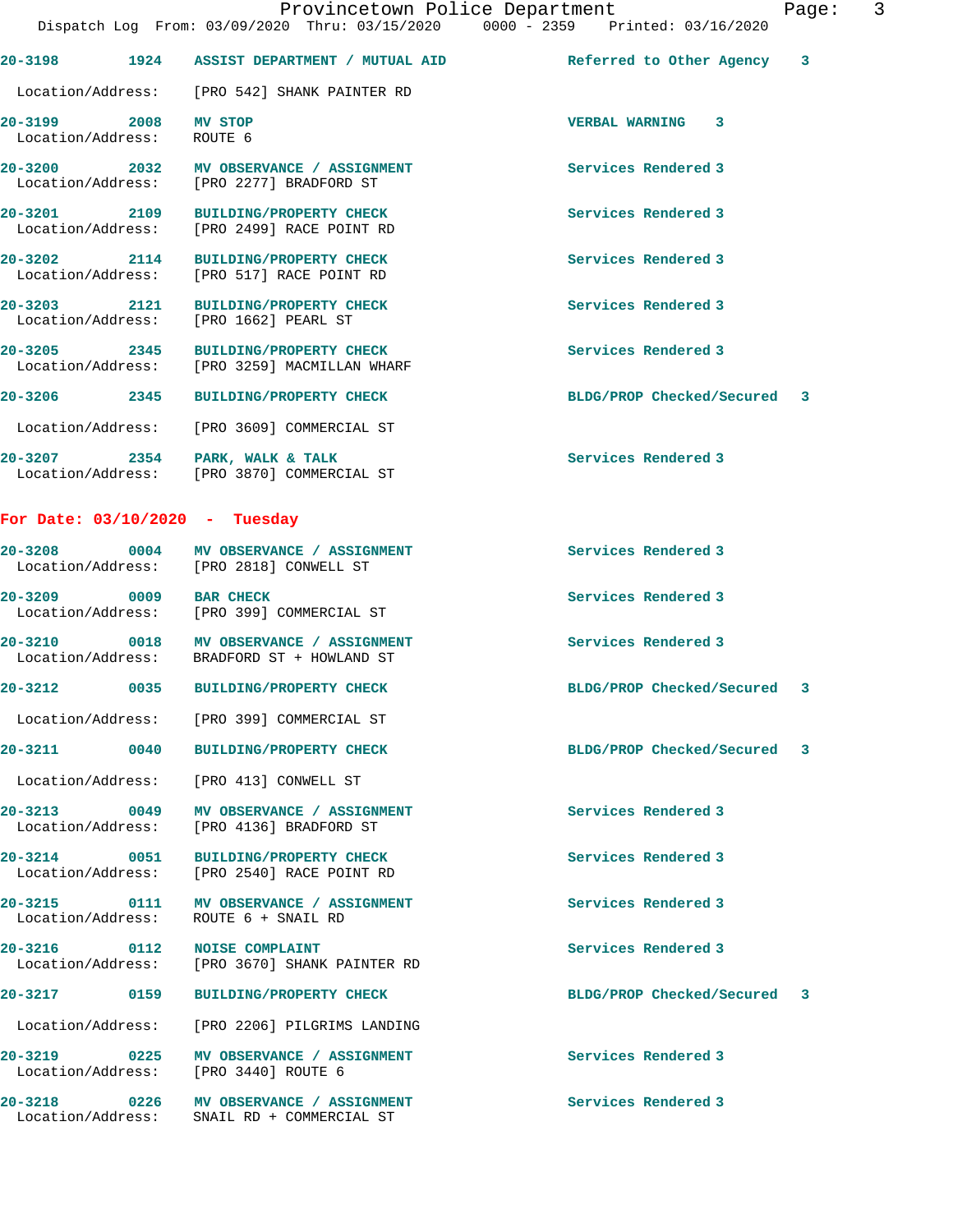**20-3220 0246 BUILDING/PROPERTY CHECK BLDG/PROP Checked/Secured 3**

|                      | Location/Address: [PRO 447] JEROME SMITH RD                                                  |                             |   |
|----------------------|----------------------------------------------------------------------------------------------|-----------------------------|---|
| $20 - 3221$ 0314     | BUILDING/PROPERTY CHECK<br>Location/Address: [PRO 2977] COMMERCIAL ST                        | Services Rendered 3         |   |
|                      | 20-3222 0503 SUSPICIOUS ACTIVITY<br>Location/Address: [PRO 3670] SHANK PAINTER RD            | Services Rendered 2         |   |
|                      | 20-3223 0512 MV OBSERVANCE / ASSIGNMENT<br>Location/Address: ROUTE 6 + HOWLAND ST            | Services Rendered 3         |   |
| 20-3225 0803 MV STOP | Location/Address: [PRO 2479] ROUTE 6                                                         | <b>VERBAL WARNING 3</b>     |   |
|                      | 20-3227 0815 BUILDING/PROPERTY CHECK                                                         | BLDG/PROP Checked/Secured 3 |   |
|                      | Location/Address: [PRO 488] MAYFLOWER ST                                                     |                             |   |
|                      | 20-3228 0815 PARK, WALK & TALK<br>Location/Address: [PRO 569] WINSLOW ST                     | Services Rendered 3         |   |
|                      | 20-3229 0913 MV OBSERVANCE / ASSIGNMENT<br>Location/Address: [PRO 3430] COMMERCIAL ST        | Services Rendered 3         |   |
| 20-3230 1000         | <b>ANIMAL CALL</b>                                                                           | Referred to Other Agency 2  |   |
|                      | Location/Address: [PRO 106] COMMERCIAL ST                                                    |                             |   |
| 20-3231 1029         | <b>BUILDING/PROPERTY CHECK</b><br>Location/Address: [PRO 564] BAYBERRY AVE                   | Services Rendered 3         |   |
|                      | 20-3232 1038 PROPERTY DAMAGE<br>Location/Address: [PRO 2977] COMMERCIAL ST                   | Services Rendered 3         |   |
| 20-3233 1134 MV STOP | Location/Address: [PRO 1117] WAREHAM ST                                                      | VERBAL WARNING 3            |   |
|                      | 20-3234 1236 PARK, WALK & TALK<br>Location/Address: [PRO 2277] BRADFORD ST                   | Services Rendered 3         |   |
| 20-3235 1330 MV STOP | Location/Address: [PRO 2521] ROUTE 6                                                         | VERBAL WARNING 3            |   |
|                      | 20-3236 1409 PARK, WALK & TALK<br>Location/Address: [PRO 105] COMMERCIAL ST                  | Services Rendered 3         |   |
| 20-3237              | 1436 MV COLLISION<br>Location/Address: HOWLAND ST + WILLOW DR<br>Refer To Accident: 20-10-AC | Vehicle Towed<br>1          |   |
| 20-3238 1459         | <b>SCHOOL</b><br>Location/Address: [PRO 569] WINSLOW ST                                      | Services Rendered 3         |   |
|                      | 20-3239 1509 FIREARMS / WEAPONS<br>Location/Address: [PRO 797] COMMERCIAL ST                 | Services Rendered 2         |   |
| 20-3240<br>1518      | PARK, WALK & TALK                                                                            | No Action Required          | 3 |
| Location/Address:    | [PRO 105] COMMERCIAL ST                                                                      |                             |   |
| 20-3241 1605         | MV OBSERVANCE / ASSIGNMENT<br>Location/Address: HIGH POLE HILL + BRADFORD ST                 | Services Rendered 3         |   |
| 20-3242              | 1709 MV OBSERVANCE / ASSIGNMENT<br>Location/Address: [PRO 4136] BRADFORD ST                  | Services Rendered 3         |   |
| 20-3243              | 20-3243 1727 MV OBSERVANCE / ASSIGNMENT<br>Location/Address: [PRO 3243] SHANK PAINTER RD     | Services Rendered 3         |   |
|                      |                                                                                              |                             |   |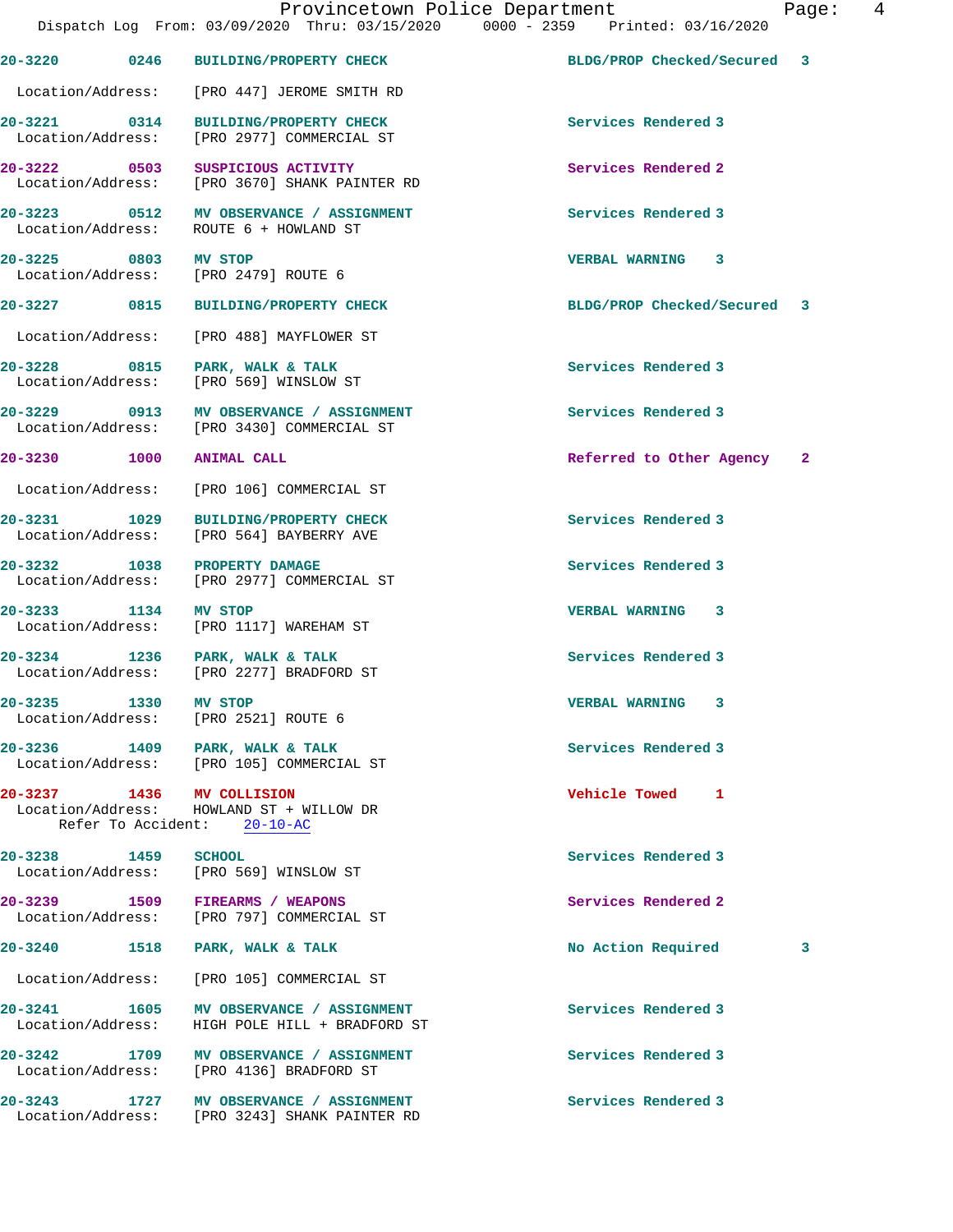**20-3244 1806 MV OBSERVANCE / ASSIGNMENT No Action Required 3** Location/Address: BRADFORD ST **20-3246 1937 BUILDING/PROPERTY CHECK Services Rendered 3**  Location/Address: [PRO 3121] COMMERCIAL ST **20-3247 1943 PARK, WALK & TALK No Action Required 3** Location/Address: [PRO 3870] COMMERCIAL ST **20-3249 2016 MV OBSERVANCE / ASSIGNMENT VERBAL WARNING 3**  Location/Address: ROUTE 6 + SNAIL RD **20-3251 2019 MV STOP VERBAL WARNING 3**  Location/Address: ROUTE 6 **20-3250 2022 BUILDING/PROPERTY CHECK Services Rendered 3**  Location/Address: [PRO 2977] COMMERCIAL ST **20-3252 2041 MV STOP VERBAL WARNING 3**  Location/Address: SNAIL RD + COMMERCIAL ST **20-3253 2137 BUILDING/PROPERTY CHECK Services Rendered 3**  Location/Address: [PRO 526] RYDER ST EXT **20-3254 2158 PARK, WALK & TALK Services Rendered 3**  Location/Address: [PRO 539] SHANK PAINTER RD **20-3255 2333 BUILDING/PROPERTY CHECK Services Rendered 3**  Location/Address: [PRO 2206] PILGRIMS LANDING 20-3256 2344 MV OBSERVANCE / ASSIGNMENT **Services Rendered 3 Indianal Services** Rendered 3 **Indianal Services** Rendered 3 Location/Address: CONWELL ST + ROUTE 6 **20-3257 2357 BUILDING/PROPERTY CHECK BLDG/PROP Checked/Secured 3** Location/Address: [PRO 530] SHANK PAINTER RD **For Date: 03/11/2020 - Wednesday 20-3258 0025 MV STOP VERBAL WARNING 3**  Location/Address: BRADFORD ST + MECHANIC ST

20-3259 0102 MV OBSERVANCE / ASSIGNMENT **Services Rendered 3** Location/Address: [PRO 4136] BRADFORD ST

**20-3260 0108 BUILDING/PROPERTY CHECK BLDG/PROP Checked/Secured 3**

Location/Address: [PRO 440] HARRY KEMP WAY

**20-3261 0125 BUILDING/PROPERTY CHECK Services Rendered 3**  Location/Address: [PRO 75] CAPTAIN BERTIES WAY

20-3262 **0136** BUILDING/PROPERTY CHECK **Services Rendered 3** 

**20-3263 0140 MV OBSERVANCE / ASSIGNMENT Services Rendered 3** 

Location/Address: [PRO 2483] COMMERCIAL ST

Location/Address: HIGH POLE HILL + BRADFORD ST

**20-3264 0142 BUILDING/PROPERTY CHECK Services Rendered 3**  Location/Address: [PRO 2540] RACE POINT RD

20-3265 0156 MV OBSERVANCE / ASSIGNMENT **Services Rendered 3** Location/Address: ROUTE 6 + SNAIL RD

**20-3266 0404 BUILDING/PROPERTY CHECK BLDG/PROP Checked/Secured 3**

Location/Address: [PRO 447] JEROME SMITH RD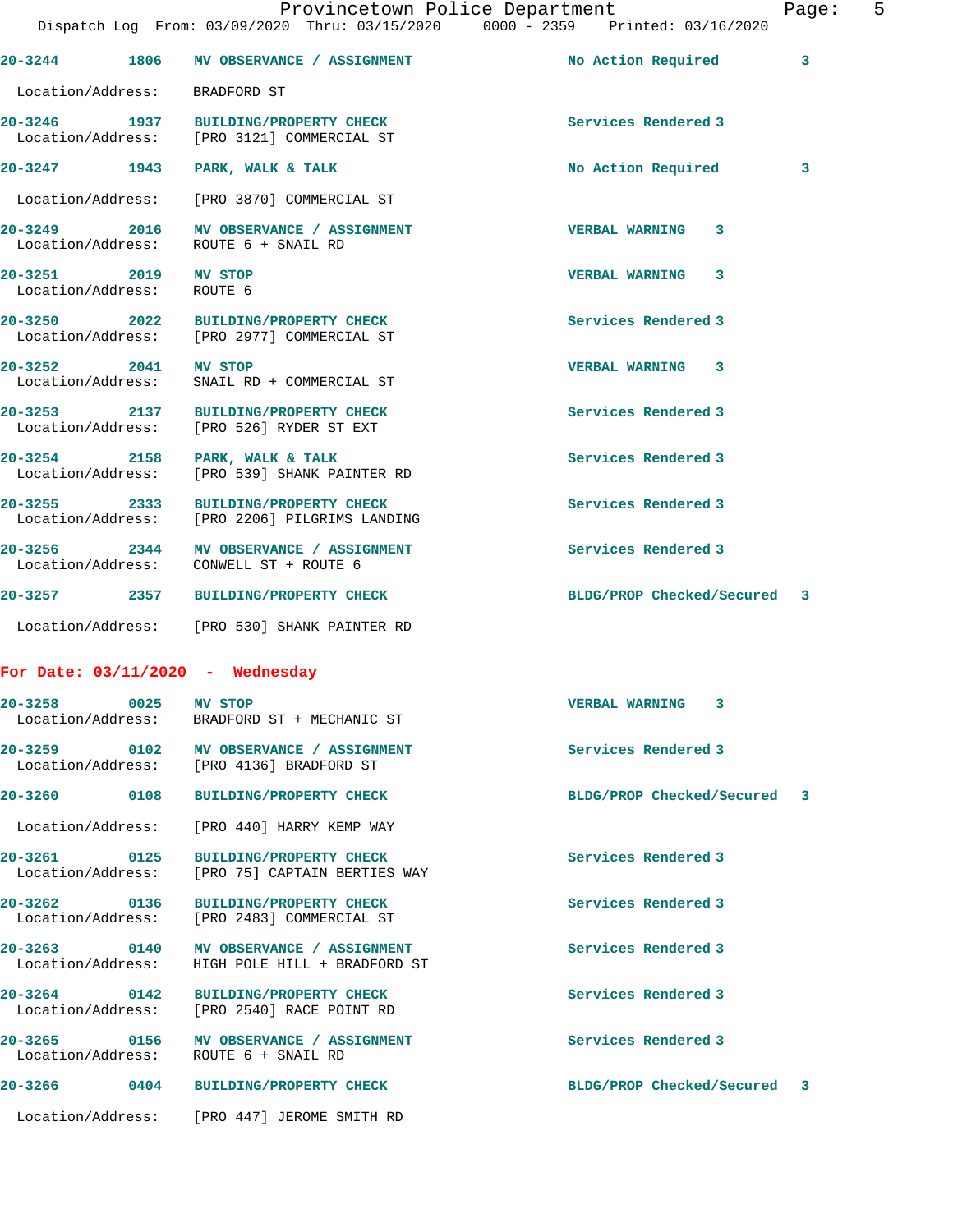Dispatch Log From: 03/09/2020 Thru: 03/15/2020 0000 - 2359 Printed: 03/16/2020 **20-3267 0545 MV OBSERVANCE / ASSIGNMENT Services Rendered 3**  Location/Address: [PRO 3440] ROUTE 6 **20-3268 0545 BUILDING/PROPERTY CHECK BLDG/PROP Checked/Secured 3** Location/Address: [PRO 3121] COMMERCIAL ST **20-3269 0609 MV OBSERVANCE / ASSIGNMENT Services Rendered 3**  Location/Address: JEROME SMITH RD + SHANK PAINTER RD **20-3270 0720 BUILDING/PROPERTY CHECK BLDG/PROP Checked/Secured 3** Location/Address: [PRO 3317] CEMETERY RD **20-3271 0815 PARK, WALK & TALK Services Rendered 3**  Location/Address: [PRO 569] WINSLOW ST **20-3272** 0817 HAZARDS **Services Rendered 2**<br>
Location/Address: SNAIL RD + COMMERCIAL ST SNAIL RD + COMMERCIAL ST **20-3273 0933 911 - GENERAL Services Rendered 1**  Location/Address: [PRO 442] HARRY KEMP WAY **20-3275 0954 MV STOP VERBAL WARNING 3**  Location/Address: [PRO 3404] BRADFORD ST **20-3276** 1038 ANIMAL BITE 1008 Services Rendered 2<br>
Location/Address: [PRO 440] HARRY KEMP WAY [PRO 440] HARRY KEMP WAY 20-3277 1051 PARK, WALK & TALK Services Rendered 3<br>
Location/Address: [PRO 253] COMMERCIAL ST [PRO 253] COMMERCIAL ST **20-3278 1130 HAZARDS Referred to Other Agency 2** Location/Address: [PRO 1397] MONTELLO ST **20-3281 1224 ANIMAL CALL Transferred Custody 2** Location/Address: [PRO 413] CONWELL ST **20-3282** 1225 MV COMPLAINT 1225 Services Rendered 2<br>
Location/Address: [PRO 3456] RYDER ST EXT Location/Address: [PRO 3456] RYDER ST EXT **20-3283 1243 911 - GENERAL Services Rendered 1**  Location/Address: [PRO 422] HARRY KEMP WAY 20-3284 1252 PARK, WALK & TALK<br>
Location/Address: [PRO 3741] COMMERCIAL ST [PRO 3741] COMMERCIAL ST **20-3285 1310 SERVICE CALL - POLICE Services Rendered 3**  Location/Address: [PRO 105] COMMERCIAL ST **20-3286 1338 PET PANTRY Services Rendered 3**  Location/Address: [PRO 285] COMMERCIAL ST **20-3287 1346 911 - GENERAL Services Rendered 1**  Location/Address: [PRO 3146] NELSON AVE **20-3288 1436 ALARM ERROR Services Rendered 1**  Location/Address: [PRO 440] HARRY KEMP WAY **20-3290 1450 PARK, WALK & TALK Services Rendered 3**<br>
Location/Address: [PRO 569] WINSLOW ST Location/Address: **20-3289 1457 MV OBSERVANCE / ASSIGNMENT Services Rendered 3**  Location/Address: ROUTE 6 + SNAIL RD **20-3293 1514 MV COMPLAINT Could Not Locate 2**  Location/Address: [PRO 597] COMMERCIAL ST 20-3291 1515 PARK, WALK & TALK **Services Rendered 3**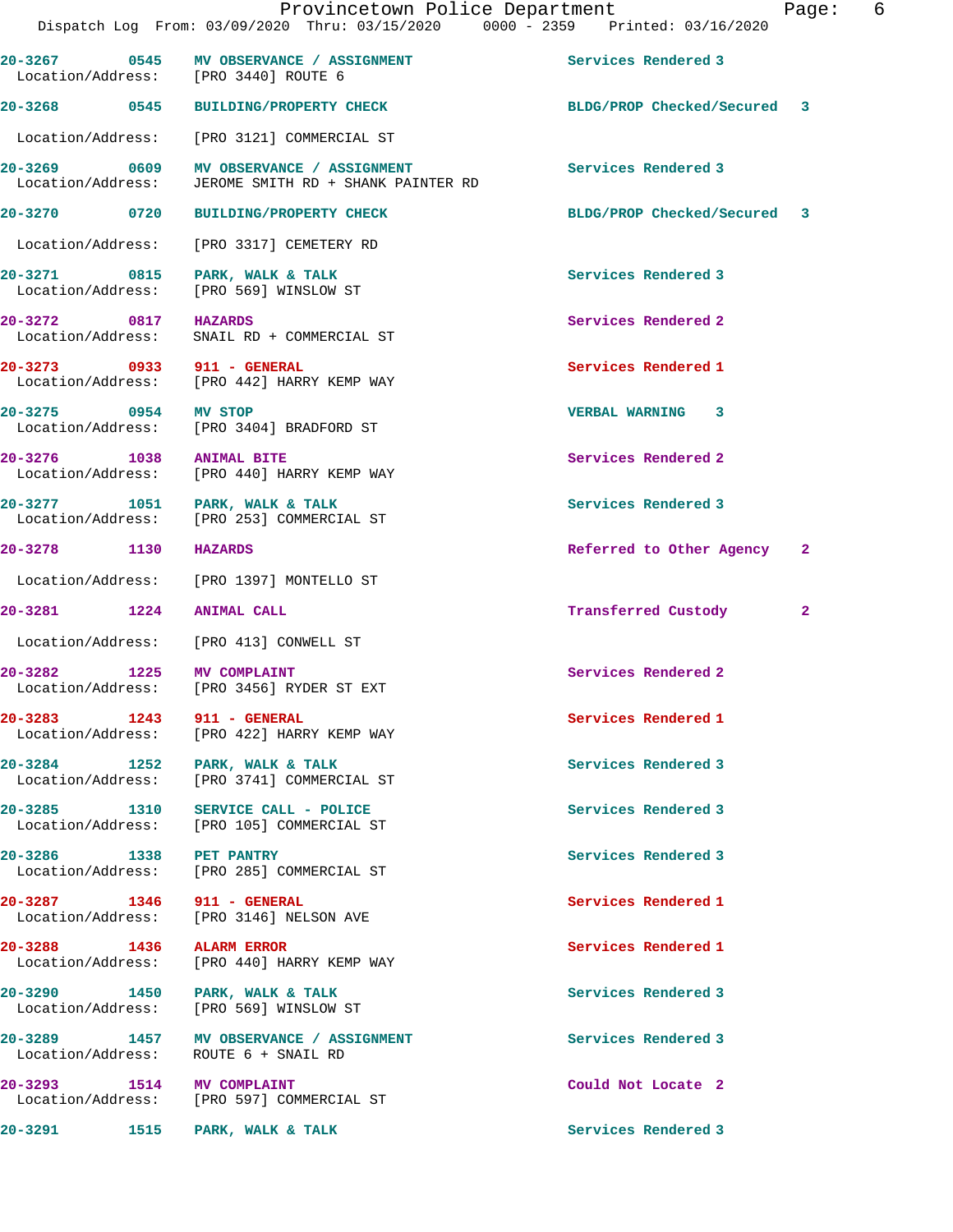|                                      | Provincetown Police Department<br>Dispatch Log From: 03/09/2020 Thru: 03/15/2020 0000 - 2359 Printed: 03/16/2020 |                             | 7<br>Page: |
|--------------------------------------|------------------------------------------------------------------------------------------------------------------|-----------------------------|------------|
|                                      | Location/Address: [PRO 105] COMMERCIAL ST                                                                        |                             |            |
|                                      | 20-3295 1539 ASSIST DEPARTMENT / MUTUAL AID<br>Location/Address: HOWLAND ST + BRADFORD ST                        | Services Rendered 3         |            |
|                                      | 20-3294 1540 MV OBSERVANCE / ASSIGNMENT<br>Location/Address: HARRY KEMP WAY + CONWELL ST                         | Services Rendered 3         |            |
| 20-3297 1550<br>Location/Address:    | MV STOP<br>PILGRIM HEIGHTS RD + BRADFORD ST EXT                                                                  | VERBAL WARNING 3            |            |
|                                      | 20-3296 1556 MV OBSERVANCE / ASSIGNMENT<br>Location/Address: [PRO 3243] SHANK PAINTER RD                         | Services Rendered 3         |            |
| 20-3298 1608                         | MV STOP                                                                                                          | Citation / Warning Issued 3 |            |
| Location/Address:                    | [PRO 2461] BRADFORD ST EXT                                                                                       |                             |            |
| 20-3299 1712                         | <b>MV STOP</b>                                                                                                   | Citation / Warning Issued 3 |            |
| Location/Address:                    | ROUTE 6 + CONWELL ST                                                                                             |                             |            |
|                                      | 20-3300 1751 MV OBSERVANCE / ASSIGNMENT<br>Location/Address: ROUTE 6 + SNAIL RD                                  | Services Rendered 3         |            |
| 1920<br>20-3301<br>Location/Address: | BUILDING/PROPERTY CHECK<br>[PRO 3430] COMMERCIAL ST                                                              | Services Rendered 3         |            |
| 20-3302 1924                         | MEDICAL EMERGENCY                                                                                                | Transported to Hospital     | 1          |
| Location/Address:                    | [PRO 2227] BRADFORD ST                                                                                           |                             |            |
| 20-3304 2149<br>Location/Address:    | MV OBSERVANCE / ASSIGNMENT<br>SHANK PAINTER RD + PROVINCE RD                                                     | Services Rendered 3         |            |
| 20-3303 2156                         | <b>BUILDING/PROPERTY CHECK</b>                                                                                   | BLDG/PROP Checked/Secured 3 |            |
| Location/Address:                    | [PRO 2490] PROVINCELANDS RD                                                                                      |                             |            |
| 20-3305 2234                         | <b>BUILDING/PROPERTY CHECK</b>                                                                                   | BLDG/PROP Checked/Secured 3 |            |
|                                      | Location/Address: [PRO 3546] COMMERCIAL ST                                                                       |                             |            |
|                                      | 20-3306 2349 MV OBSERVANCE / ASSIGNMENT<br>Location/Address: BRADFORD ST + HOWLAND ST                            | Services Rendered 3         |            |
|                                      | 20-3307 2355 BUILDING/PROPERTY CHECK                                                                             | BLDG/PROP Checked/Secured 3 |            |
|                                      | Location/Address: [PRO 105] COMMERCIAL ST                                                                        |                             |            |
| For Date: $03/12/2020$ - Thursday    |                                                                                                                  |                             |            |
| 20-3308 0015                         | <b>BUILDING/PROPERTY CHECK</b>                                                                                   | BLDG/PROP Checked/Secured 3 |            |
|                                      | Location/Address: [PRO 1952] COMMERCIAL ST                                                                       |                             |            |
| 20-3310 0101<br>Location/Address:    | <b>BUILDING/PROPERTY CHECK</b><br>[PRO 3259] MACMILLAN WHARF                                                     | Services Rendered 3         |            |
| 20-3311 0108<br>Location/Address:    | <b>BUILDING/PROPERTY CHECK</b><br>[PRO 2483] COMMERCIAL ST                                                       | Services Rendered 3         |            |
| 20-3312 0110<br>Location/Address:    | <b>BUILDING/PROPERTY CHECK</b><br>[PRO 2206] PILGRIMS LANDING                                                    | Services Rendered 3         |            |
|                                      | 20-3313 0130 MV OBSERVANCE / ASSIGNMENT<br>Location/Address: ROUTE 6 + SNAIL RD                                  | Services Rendered 3         |            |
|                                      | 20-3314 0133 MV OBSERVANCE / ASSIGNMENT<br>Location/Address: [PRO 37] BRADFORD ST                                | Services Rendered 3         |            |
|                                      |                                                                                                                  |                             |            |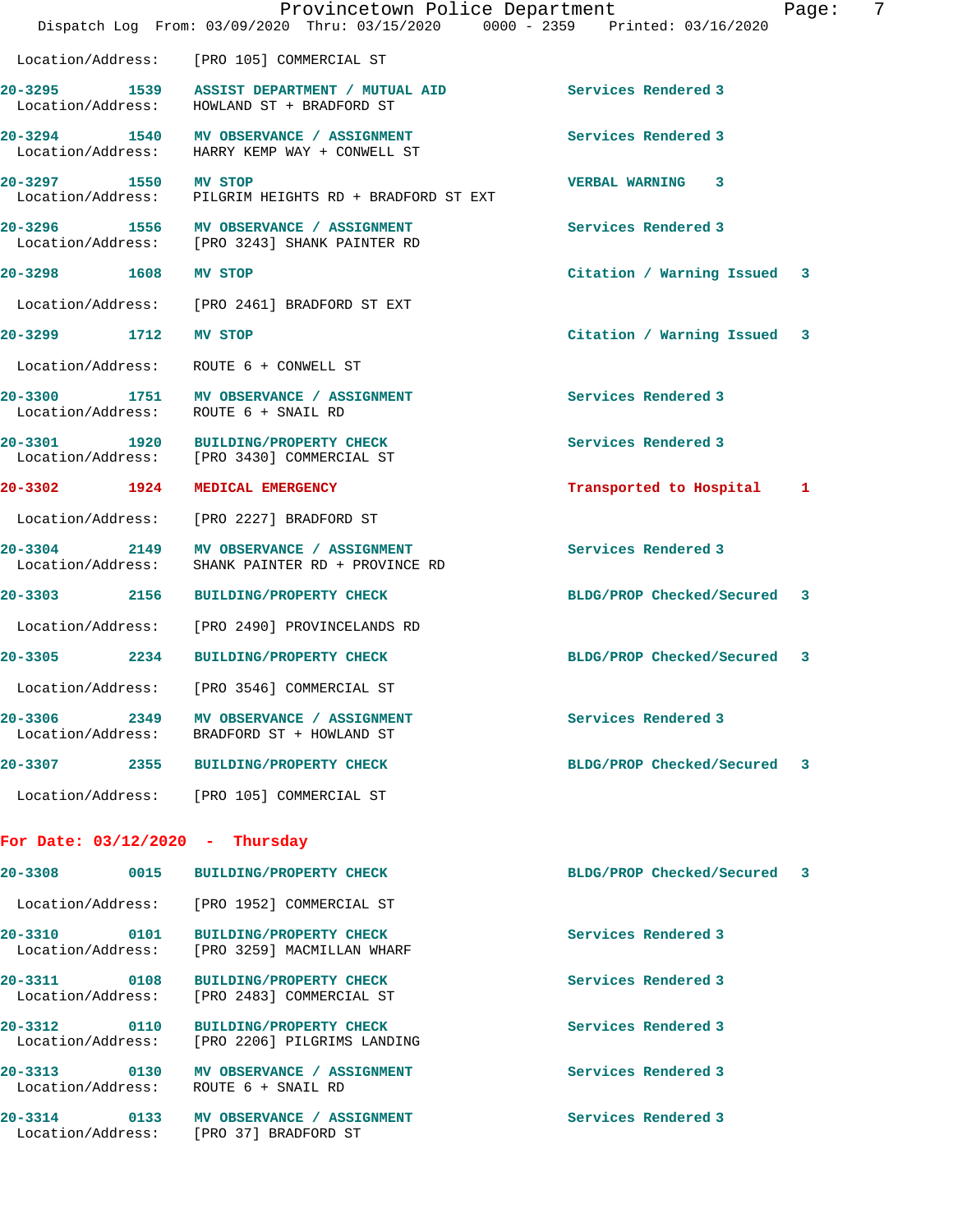20-3315 0208 MV OBSERVANCE / ASSIGNMENT **Services Rendered 3**  Location/Address: [PRO 3430] COMMERCIAL ST **20-3316 0208 BUILDING/PROPERTY CHECK Services Rendered 3**  [PRO 2540] RACE POINT RD **20-3317 0210 BUILDING/PROPERTY CHECK BLDG/PROP Checked/Secured 3** Location/Address: [PRO 3121] COMMERCIAL ST **20-3318 0238 BUILDING/PROPERTY CHECK Services Rendered 3**  [PRO 530] SHANK PAINTER RD **20-3319 0247 BUILDING/PROPERTY CHECK Services Rendered 3**  Location/Address: [PRO 444] HIGH POLE HILL **20-3320 0258 BUILDING/PROPERTY CHECK Services Rendered 3**  Location/Address: [PRO 75] CAPTAIN BERTIES WAY **20-3321 0504 BUILDING/PROPERTY CHECK BLDG/PROP Checked/Secured 3** Location/Address: [PRO 3287] ROUTE 6 **20-3322 0517 BUILDING/PROPERTY CHECK BLDG/PROP Checked/Secured 3** Location/Address: [PRO 3121] COMMERCIAL ST **20-3323 0526 BUILDING/PROPERTY CHECK BLDG/PROP Checked/Secured 3** Location/Address: [PRO 440] HARRY KEMP WAY **20-3325 0540 MV OBSERVANCE / ASSIGNMENT Services Rendered 3**  Location/Address: **20-3324 0541 MV OBSERVANCE / ASSIGNMENT Services Rendered 3**  Location/Address: [PRO 3440] ROUTE 6 **20-3326 0601 MV OBSERVANCE / ASSIGNMENT Services Rendered 3**  Location/Address: HIGH POLE HILL + BRADFORD ST **20-3327 0601 MV STOP VERBAL WARNING 3**  Location/Address: [PRO 3004] BRADFORD ST **20-3328 0625 MV STOP VERBAL WARNING 3**  Location/Address: [PRO 2513] ROUTE 6 **20-3330 0729 SERVICE CALL - POLICE Services Rendered 3**  Location/Address: **20-3329 0732 BUILDING/PROPERTY CHECK BLDG/PROP Checked/Secured 3** Location/Address: [PRO 2483] COMMERCIAL ST **20-3331** 0803 ALARM - GENERAL **Services Rendered 1**  Location/Address: [PRO 1185] COMMERCIAL ST **20-3332 0814 PARK, WALK & TALK Services Rendered 3**  Location/Address: [PRO 569] WINSLOW ST **20-3333 0815 TRAFFIC CONTROL Services Rendered 3**  Location/Address: WEST VINE ST + COMMERCIAL ST **20-3334 0844 BUILDING/PROPERTY CHECK BLDG/PROP Checked/Secured 3** Location/Address: [PRO 3287] ROUTE 6 **20-3335 0943 BUILDING/PROPERTY CHECK BLDG/PROP Checked/Secured 3** Location/Address: [PRO 3317] CEMETERY RD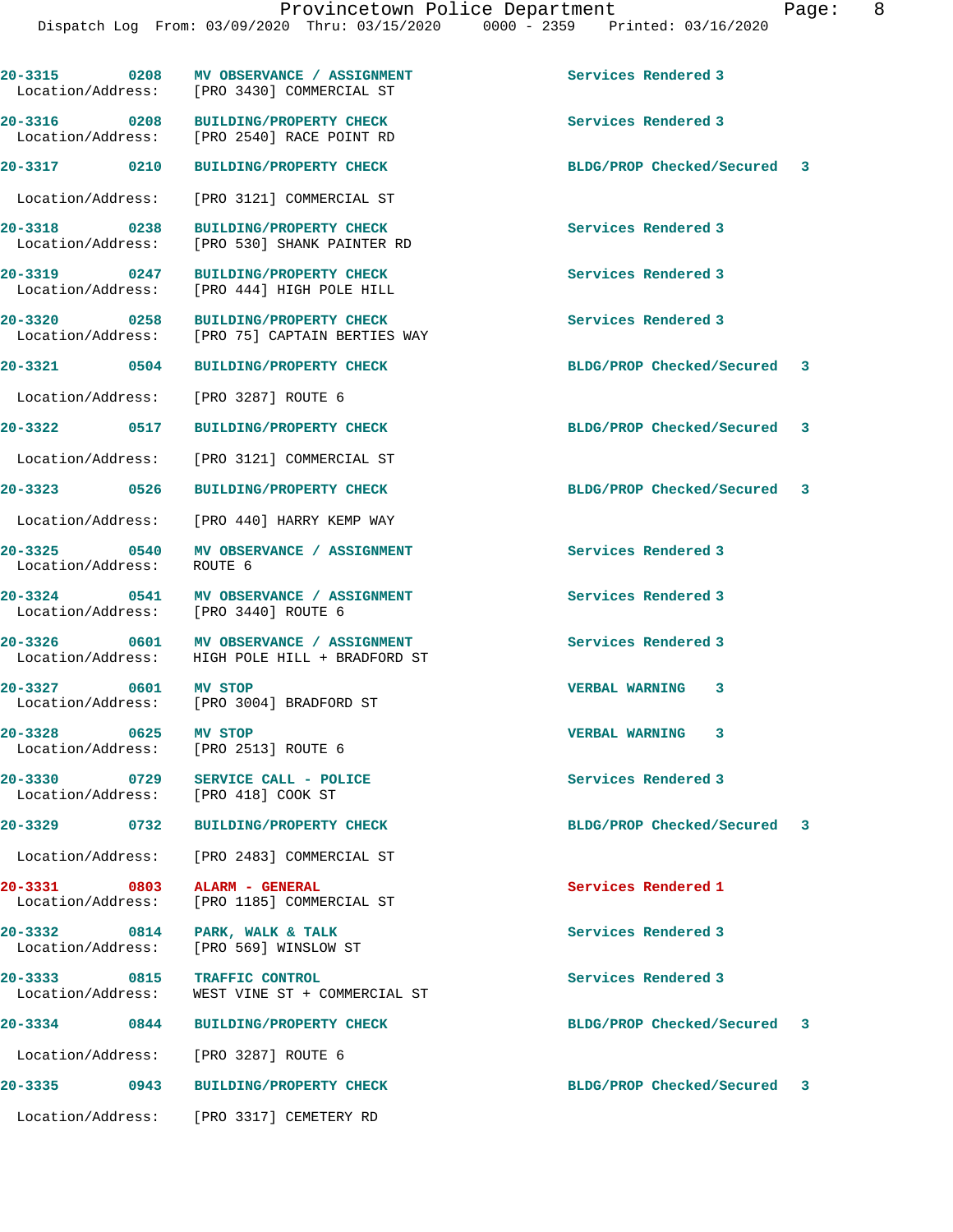|                                   | Provincetown Police Department<br>Dispatch Log From: 03/09/2020 Thru: 03/15/2020 0000 - 2359 Printed: 03/16/2020 |                             | 9<br>Page:   |
|-----------------------------------|------------------------------------------------------------------------------------------------------------------|-----------------------------|--------------|
| 20-3336 0945                      | SERVICE CALL - POLICE<br>Location/Address: [PRO 2645] SHANK PAINTER RD                                           | Services Rendered 3         |              |
| 20-3337 1014 HAZARDS              |                                                                                                                  | Referred to Other Agency    | $\mathbf{2}$ |
|                                   | Location/Address: [PRO 2521] ROUTE 6                                                                             |                             |              |
| 20-3338 1016                      | MEDICAL EMERGENCY                                                                                                | Transported to Hospital     | 1            |
|                                   | Location/Address: [PRO 350] COMMERCIAL ST                                                                        |                             |              |
| 20-3339 1043                      | MV OBSERVANCE / ASSIGNMENT<br>Location/Address: [PRO 2513] ROUTE 6                                               | Services Rendered 3         |              |
| 20-3340 1051 MV STOP              | Location/Address: [PRO 521] ROUTE 6                                                                              | Services Rendered 3         |              |
|                                   | 20-3342 1100 MV OBSERVANCE / ASSIGNMENT<br>Location/Address: SHANK PAINTER RD + BRADFORD ST                      | Services Rendered 3         |              |
| 20-3341 1107 MV COMPLAINT         | Location/Address: [PRO 4157] COMMERCIAL ST                                                                       | <b>GONE ON ARRIVAL 2</b>    |              |
| 20-3343 1455 SCHOOL               | Location/Address: [PRO 569] WINSLOW ST                                                                           | Services Rendered 3         |              |
|                                   | 20-3344 1535 MV OBSERVANCE / ASSIGNMENT<br>Location/Address: PRINCE ST + BRADFORD ST                             | Services Rendered 3         |              |
| 20-3346 1536                      | MV STOP                                                                                                          | Citation / Warning Issued 3 |              |
| Location/Address: ROUTE 6         |                                                                                                                  |                             |              |
|                                   | 20-3345 1538 MV OBSERVANCE / ASSIGNMENT                                                                          | Citation / Warning Issued 3 |              |
|                                   | Location/Address: [PRO 3243] SHANK PAINTER RD                                                                    |                             |              |
| 20-3347 1538 ANIMAL CALL          | Location/Address: [PRO 1029] OAK DR                                                                              | Services Rendered 2         |              |
| 20-3349 1618                      | BUILDING/PROPERTY CHECK                                                                                          | BLDG/PROP Checked/Secured 3 |              |
| Location/Address:                 | [PRO 530] SHANK PAINTER RD                                                                                       |                             |              |
| 20-3350 1618                      | PARK, WALK & TALK<br>Location/Address: [PRO 175] COMMERCIAL ST                                                   | Services Rendered 3         |              |
| 20-3351 1641<br>Location/Address: | MV OBSERVANCE / ASSIGNMENT<br>COMMERCIAL ST + SNAIL RD                                                           | Services Rendered 3         |              |
| 20-3352 1706                      | MV OBSERVANCE / ASSIGNMENT<br>Location/Address: [PRO 94] BRADFORD ST                                             | Services Rendered 3         |              |
| 20-3354 1709                      | MV STOP                                                                                                          | Citation / Warning Issued 3 |              |
| Location/Address:                 | COMMERCIAL ST + ALLERTON ST                                                                                      |                             |              |
| 20-3355 1722<br>Location/Address: | HAZARDS<br>[PRO 37] BRADFORD ST                                                                                  | Could Not Locate 2          |              |
| Location/Address:                 | 20-3357 2018 MV OBSERVANCE / ASSIGNMENT<br>SHANK PAINTER RD + PROVINCE RD                                        | Services Rendered 3         |              |
| 20-3358 2054<br>Location/Address: | PARK, WALK & TALK<br>[PRO 183] COMMERCIAL ST                                                                     | Services Rendered 3         |              |
| 20-3361 2102<br>Location/Address: | MV STOP<br>SNAIL RD                                                                                              | VERBAL WARNING 3            |              |
| 20-3360 2103                      | BUILDING/PROPERTY CHECK<br>Location/Address: [PRO 526] RYDER ST EXT                                              | Services Rendered 3         |              |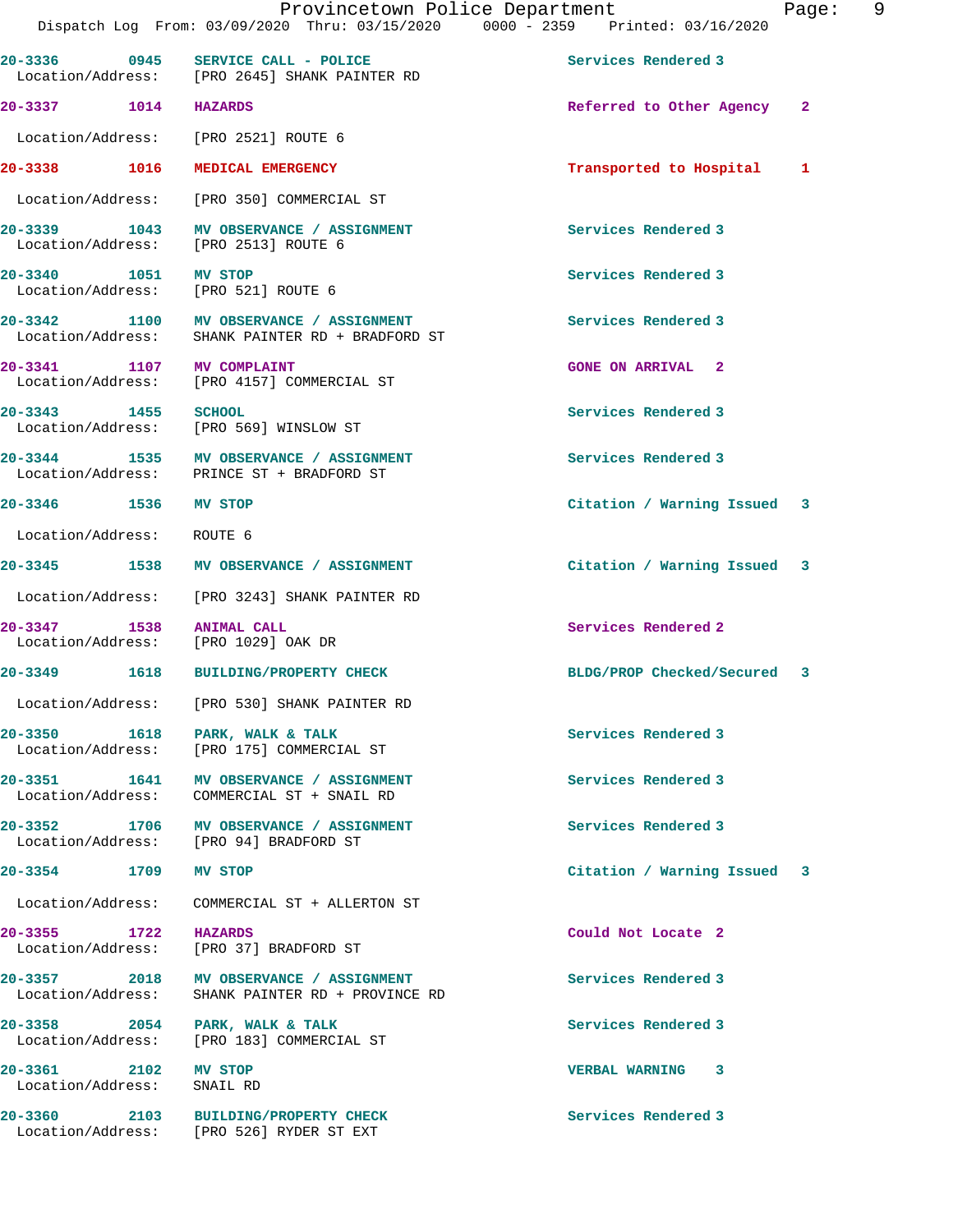|                                 |                                                                                           | Provincetown Police Department<br>Dispatch Log From: 03/09/2020 Thru: 03/15/2020 0000 - 2359 Printed: 03/16/2020 | Pa |
|---------------------------------|-------------------------------------------------------------------------------------------|------------------------------------------------------------------------------------------------------------------|----|
|                                 |                                                                                           |                                                                                                                  |    |
|                                 | 20-3359 2105 MV OBSERVANCE / ASSIGNMENT<br>Location/Address: ROUTE 6 + SNAIL RD           | Services Rendered 3                                                                                              |    |
|                                 | 20-3362 2109 BUILDING/PROPERTY CHECK                                                      | BLDG/PROP Checked/Secured 3                                                                                      |    |
|                                 | Location/Address: [PRO 182] COMMERCIAL ST                                                 |                                                                                                                  |    |
| 2154<br>20-3363                 | BUILDING/PROPERTY CHECK<br>Location/Address: [PRO 3121] COMMERCIAL ST                     | Services Rendered 3                                                                                              |    |
|                                 | 20-3364 2201 BUILDING/PROPERTY CHECK<br>Location/Address: [PRO 1662] PEARL ST             | Services Rendered 3                                                                                              |    |
|                                 | 20-3365 2356 BUILDING/PROPERTY CHECK                                                      | BLDG/PROP Checked/Secured 3                                                                                      |    |
|                                 | Location/Address: [PRO 3121] COMMERCIAL ST                                                |                                                                                                                  |    |
| 20-3366 2357 BAR CHECK          |                                                                                           | No Action Required                                                                                               | 3  |
|                                 | Location/Address: [PRO 399] COMMERCIAL ST                                                 |                                                                                                                  |    |
| For Date: $03/13/2020 -$ Friday |                                                                                           |                                                                                                                  |    |
|                                 | 20-3367 0005 PARK, WALK & TALK<br>Location/Address: [PRO 3870] COMMERCIAL ST              | Services Rendered 3                                                                                              |    |
| 20-3368 0009 BAR CHECK          |                                                                                           | No Action Required                                                                                               | 3  |
|                                 | Location/Address: [PRO 3443] COMMERCIAL ST                                                |                                                                                                                  |    |
|                                 | 20-3369 0016 BUILDING/PROPERTY CHECK<br>Location/Address: [PRO 2490] PROVINCELANDS RD     | Services Rendered 3                                                                                              |    |
| 20-3370 0023                    | MV STOP                                                                                   | No Action Required                                                                                               | 3  |
|                                 | Location/Address: [PRO 537] SHANK PAINTER RD                                              |                                                                                                                  |    |
|                                 | 20-3371 0042 MV OBSERVANCE / ASSIGNMENT                                                   | No Action Required                                                                                               | 3  |
|                                 | Location/Address: BRADFORD ST + HOWLAND ST                                                |                                                                                                                  |    |
|                                 | 20-3372 0049 MV OBSERVANCE / ASSIGNMENT<br>Location/Address: [PRO 2277] BRADFORD ST       | Services Rendered 3                                                                                              |    |
| 20-3374 0106                    | <b>MV STOP</b><br>Location/Address: [PRO 3430] COMMERCIAL ST<br>Refer To Arrest: 20-25-AR | Arrest(s) Made 3                                                                                                 |    |
|                                 | 20-3373   0109 BUILDING/PROPERTY CHECK                                                    | BLDG/PROP Checked/Secured 3                                                                                      |    |
|                                 | Location/Address: [PRO 3259] MACMILLAN WHARF                                              |                                                                                                                  |    |
|                                 | 20-3375 0230 MV OBSERVANCE / ASSIGNMENT<br>Location/Address: SHANK PAINTER RD + ROUTE 6   | Services Rendered 3                                                                                              |    |
|                                 | 20-3376 0237 BUILDING/PROPERTY CHECK                                                      | BLDG/PROP Checked/Secured 3                                                                                      |    |
|                                 | Location/Address: [PRO 3121] COMMERCIAL ST                                                |                                                                                                                  |    |
|                                 |                                                                                           |                                                                                                                  |    |

## **20-3377 0430 MEDICAL EMERGENCY Transported to Hospital 1** Location/Address: [PRO 3222] ALDEN ST **20-3378 0538 PARK, WALK & TALK Services Rendered 3**

 Location/Address: [PRO 539] SHANK PAINTER RD 20-3379 **0554 MV OBSERVANCE / ASSIGNMENT** Services Rendered 3 Location/Address: ROUTE 6 + HOWLAND ST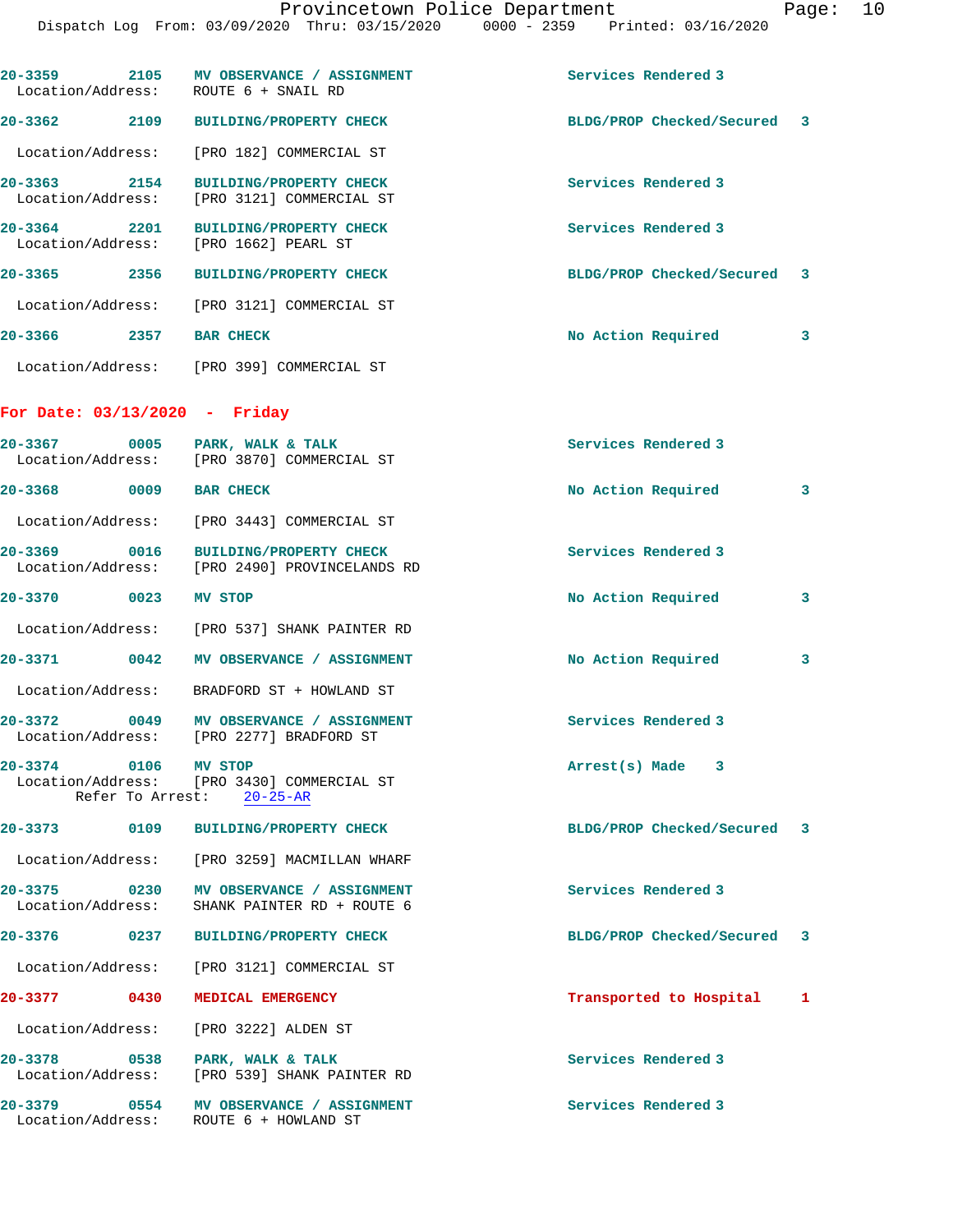|                              | 20-3380 0554 MV OBSERVANCE / ASSIGNMENT<br>Location/Address: CONWELL ST + ROUTE 6           | Services Rendered 3         |              |
|------------------------------|---------------------------------------------------------------------------------------------|-----------------------------|--------------|
|                              | 20-3381 0619 BUILDING/PROPERTY CHECK                                                        | BLDG/PROP Checked/Secured 3 |              |
|                              | Location/Address: [PRO 447] JEROME SMITH RD                                                 |                             |              |
|                              | 20-3382 0627 BUILDING/PROPERTY CHECK<br>Location/Address: [PRO 2540] RACE POINT RD          | Services Rendered 3         |              |
|                              | 20-3383 0630 ALARM - GENERAL                                                                | BLDG/PROP Checked/Secured 1 |              |
|                              | Location/Address: [PRO 1707] BRADFORD ST                                                    |                             |              |
| 20-3384 0731                 | MV STOP<br>Location/Address: ROUTE 6 + SNAIL RD                                             | VERBAL WARNING 3            |              |
|                              | 20-3385 0743 ALARM - GENERAL<br>Location/Address: [PRO 285] COMMERCIAL ST                   | False Alarm 1               |              |
| 20-3386 0804 ANIMAL CALL     | Location/Address: [PRO 1048] PEARL ST                                                       | Services Rendered 2         |              |
| 20-3387 0810 AT SCHOOL       | Location/Address: [PRO 569] WINSLOW ST                                                      | Services Rendered 3         |              |
| 20-3388 0854                 | MV STOP                                                                                     | Citation / Warning Issued 3 |              |
|                              | Location/Address: [PRO 1707] BRADFORD ST                                                    |                             |              |
|                              | 20-3389 0901 BIKE - GENERAL<br>Location/Address: [PRO 4135] MAYFLOWER ST                    | $\mathbf{2}$<br>SPOKEN TO   |              |
|                              | 20-3390 0910 BUILDING/PROPERTY CHECK                                                        | BLDG/PROP Checked/Secured 3 |              |
|                              | Location/Address: [PRO 3287] ROUTE 6                                                        |                             |              |
| 20-3391 1031 MV COMPLAINT    | Location/Address: [PRO 3296] SHANK PAINTER RD                                               | Services Rendered 2         |              |
|                              | 20-3393 1133 PROPERTY DAMAGE<br>Location/Address: [PRO 1928] BRADFORD ST                    | SPOKEN TO 3                 |              |
|                              | 20-3394 1236 ASSIST DEPARTMENT / MUTUAL AID<br>Location/Address: [PRO 542] SHANK PAINTER RD | Services Rendered 3         |              |
|                              | 20-3395 1257 PROPERTY DAMAGE<br>Location/Address: [PRO 2746] BRADFORD ST                    | SPOKEN TO<br>3              |              |
|                              | 20-3396 1302 MEDICAL EMERGENCY                                                              | Transported to Hospital     | 1            |
|                              | Location/Address: [PRO 440] HARRY KEMP WAY                                                  |                             |              |
| 20-3397 1309                 | <b>HAZARDS</b>                                                                              | Referred to Other Agency    | $\mathbf{2}$ |
| Location/Address:            | SNAIL RD + COMMERCIAL ST                                                                    |                             |              |
| 20-3398 1319 ANIMAL CALL     | Location: [HYA 542] O'KEEFE CENTER WAITING ROOM                                             | Services Rendered 2         |              |
| 20-3400 1549                 | <b>HAZARDS</b><br>Location/Address: [PRO 396] COMMERCIAL ST                                 | Removed Hazard 2            |              |
| 20-3401 20-3401 20-3<br>1636 | MEDICAL EMERGENCY                                                                           | Transported to Hospital     | 1            |
|                              | Location/Address: [PRO 397] COMMERCIAL ST                                                   |                             |              |
|                              | 20-3402 1750 BUILDING/PROPERTY CHECK<br>Location/Address: [PRO 3430] COMMERCIAL ST          | Services Rendered 3         |              |
| 20-3403<br>2002              | <b>GENERAL INFO</b>                                                                         | Services Rendered 3         |              |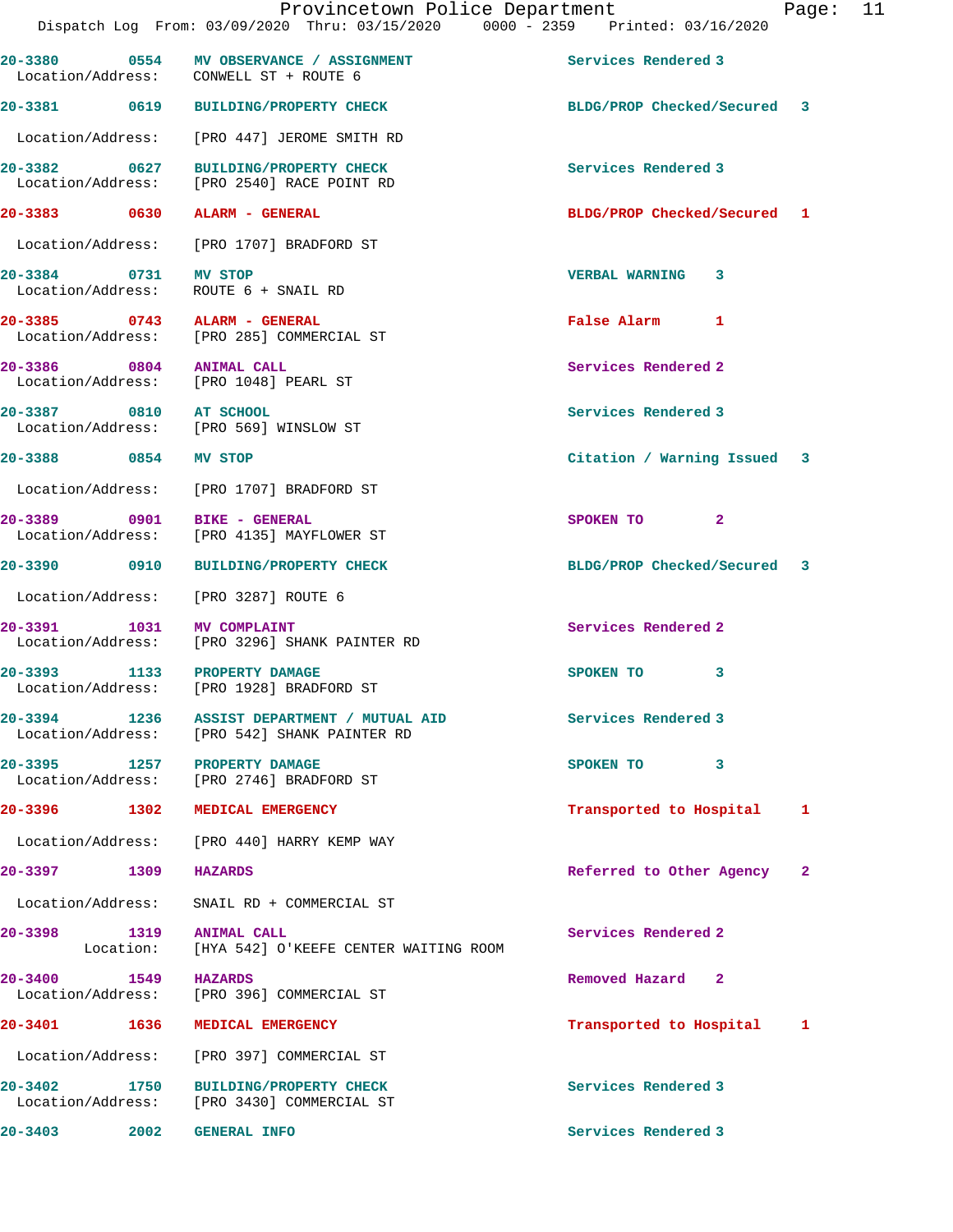|                                                       |                                                                                    | Provincetown Police Department<br>Dispatch Log From: 03/09/2020 Thru: 03/15/2020 0000 - 2359 Printed: 03/16/2020 | Page: | 12 |
|-------------------------------------------------------|------------------------------------------------------------------------------------|------------------------------------------------------------------------------------------------------------------|-------|----|
| Location/Address:                                     | [PRO 440] HARRY KEMP WAY                                                           |                                                                                                                  |       |    |
| 2215<br>20-3404<br>Location/Address:                  | <b>BUILDING/PROPERTY CHECK</b><br>[PRO 3296] SHANK PAINTER RD                      | Services Rendered 3                                                                                              |       |    |
|                                                       | 20-3405 2322 BUILDING/PROPERTY CHECK<br>Location/Address: [PRO 2977] COMMERCIAL ST | Services Rendered 3                                                                                              |       |    |
|                                                       | 20-3406 2325 BUILDING/PROPERTY CHECK<br>Location/Address: [PRO 2540] RACE POINT RD | Services Rendered 3                                                                                              |       |    |
| For Date: $03/14/2020$ - Saturday                     |                                                                                    |                                                                                                                  |       |    |
| $20 - 3408$<br>0010                                   | <b>BUILDING/PROPERTY CHECK</b><br>Location/Address: [PRO 3259] MACMILLAN WHARF     | Services Rendered 3                                                                                              |       |    |
|                                                       | 20-3407 0011 BUILDING/PROPERTY CHECK<br>Location/Address: [PRO 106] COMMERCIAL ST  | Services Rendered 3                                                                                              |       |    |
| 20-3409 0126                                          | <b>BUILDING/PROPERTY CHECK</b>                                                     | BLDG/PROP Checked/Secured 3                                                                                      |       |    |
| Location/Address:                                     | [PRO 3121] COMMERCIAL ST                                                           |                                                                                                                  |       |    |
| 20-3410 0131                                          | MV STOP                                                                            | Citation / Warning Issued                                                                                        | 3     |    |
| Location/Address:                                     | SHANK PAINTER RD + COURT ST                                                        |                                                                                                                  |       |    |
| 20-3411 0236                                          | MEDICAL EMERGENCY<br>Location/Address: [PRO 442] HARRY KEMP WAY                    | PATIENT REFUSAL 1                                                                                                |       |    |
| $\overline{0247}$<br>$20 - 3412$<br>Location/Address: | <b>BUILDING/PROPERTY CHECK</b><br>[PRO 521] ROUTE 6                                | Services Rendered 3                                                                                              |       |    |
| 20-3413 0252                                          | <b>BUILDING/PROPERTY CHECK</b><br>Location/Address: [PRO 526] RYDER ST EXT         | Services Rendered 3                                                                                              |       |    |
| 20-3414 0431                                          | <b>BUILDING/PROPERTY CHECK</b>                                                     | BLDG/PROP Checked/Secured 3                                                                                      |       |    |
| Location/Address:                                     | [PRO 379] COMMERCIAL ST                                                            |                                                                                                                  |       |    |
| $20 - 3416$<br>0503                                   | <b>BUILDING/PROPERTY CHECK</b>                                                     | BLDG/PROP Checked/Secured                                                                                        | 3     |    |
|                                                       | Location/Address: [PRO 1780] JOHNSON ST                                            |                                                                                                                  |       |    |
| 20-3415 0504                                          | <b>BUILDING/PROPERTY CHECK</b>                                                     | BLDG/PROP Checked/Secured                                                                                        | 3     |    |
| Location/Address:                                     | [PRO 440] HARRY KEMP WAY                                                           |                                                                                                                  |       |    |
| 20-3417<br>0527                                       | <b>BUILDING/PROPERTY CHECK</b>                                                     | BLDG/PROP Checked/Secured                                                                                        | 3     |    |
| Location/Address:                                     | [PRO 545] SHANK PAINTER RD                                                         |                                                                                                                  |       |    |
| 20-3419 0549<br>Location/Address:                     | PROPERTY DAMAGE<br>[PRO 526] RYDER ST EXT                                          | Services Rendered 3                                                                                              |       |    |
| 20-3420 0640                                          | MEDICAL EMERGENCY<br>Location/Address: [PRO 3222] ALDEN ST                         | <b>PATIENT REFUSAL 1</b>                                                                                         |       |    |
| 20-3421<br>0725                                       | MV COLLISION                                                                       | Transported to Hospital                                                                                          | 1     |    |
| Refer To Accident:                                    | Location/Address: [PRO 1692] BRADFORD ST<br>$20 - 11 - AC$                         |                                                                                                                  |       |    |
| 20-3422<br>0806                                       | ALARM - GENERAL                                                                    | No Action Required                                                                                               | 1     |    |
|                                                       | Location/Address: [PRO 356] COMMERCIAL ST                                          |                                                                                                                  |       |    |
| $20 - 3423$<br>1104                                   | <b>BUILDING/PROPERTY CHECK</b>                                                     | BLDG/PROP Checked/Secured                                                                                        | 3     |    |
| Location/Address:                                     | [PRO 2898] JEROME SMITH RD                                                         |                                                                                                                  |       |    |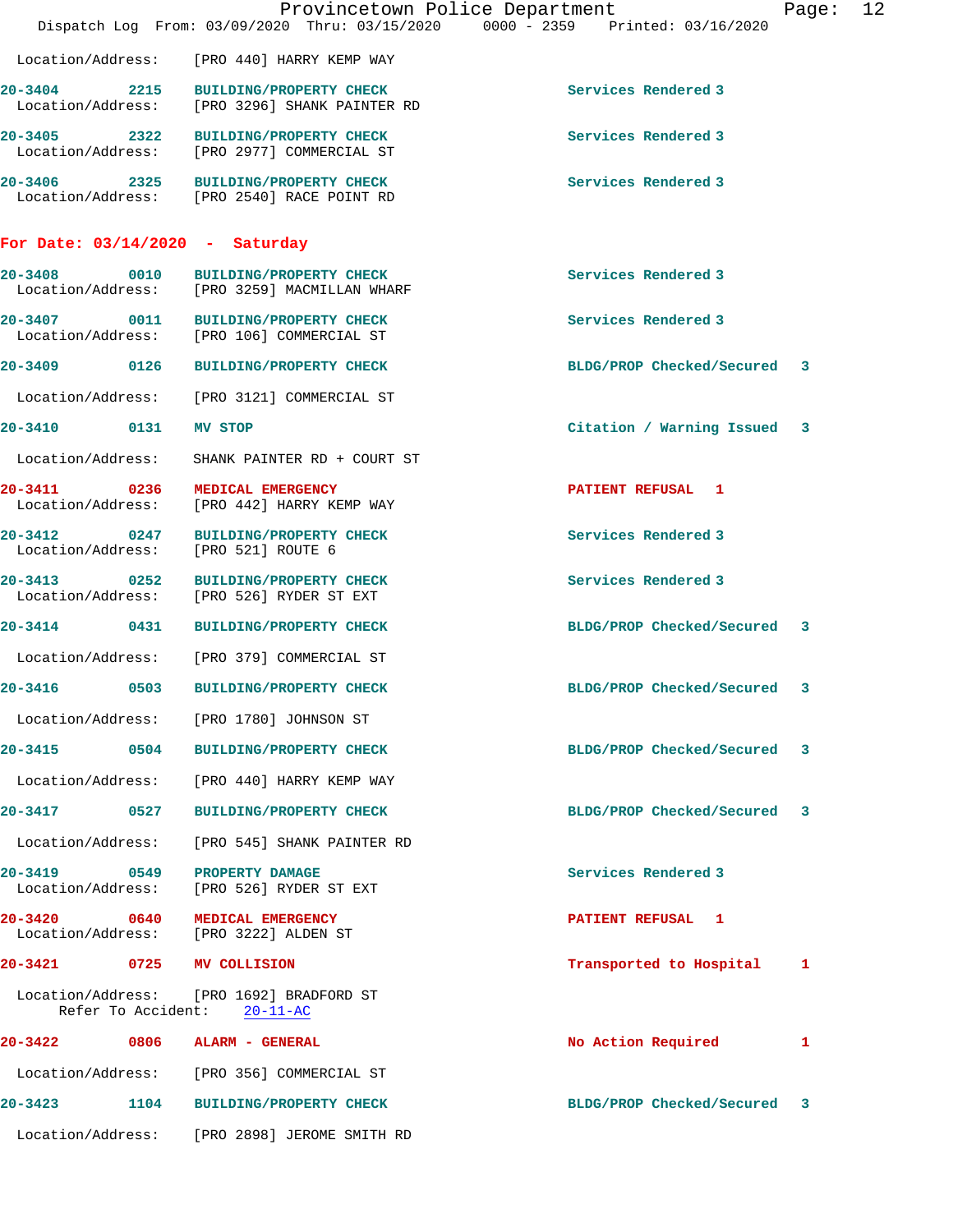| $20 - 3424$                          | 1123 | <b>BUILDING/PROPERTY CHECK</b>                                                        | BLDG/PROP Checked/Secured 3 |              |
|--------------------------------------|------|---------------------------------------------------------------------------------------|-----------------------------|--------------|
|                                      |      | Location/Address: [PRO 2499] RACE POINT RD                                            |                             |              |
| 20-3426 1552<br>Location/Address:    |      | <b>BUILDING/PROPERTY CHECK</b><br>[PRO 3121] COMMERCIAL ST                            | Services Rendered 3         |              |
| 20-3427 1759<br>Location/Address:    |      | SUSPICIOUS ACTIVITY<br>[PRO 606] CONWELL ST                                           | Services Rendered 2         |              |
| 20-3428 1800                         |      | <b>BUILDING/PROPERTY CHECK</b>                                                        | BLDG/PROP Checked/Secured 3 |              |
| Location/Address:                    |      | [PRO 2499] RACE POINT RD                                                              |                             |              |
| 20-3429 1909<br>Location/Address:    |      | <b>BUILDING/PROPERTY CHECK</b><br>[PRO 2490] PROVINCELANDS RD                         | Services Rendered 3         |              |
| 20-3430 20-3430 20-3                 | 2020 | MEDICAL EMERGENCY                                                                     | Transported to Hospital 1   |              |
| Location/Address:                    |      | [PRO 1696] BAYBERRY AVE                                                               |                             |              |
| 20-3431 2050                         |      | <b>BUILDING/PROPERTY CHECK</b><br>Location/Address: [PRO 606] CONWELL ST              | Services Rendered 3         |              |
|                                      |      | 20-3432 2117 BUILDING/PROPERTY CHECK                                                  | BLDG/PROP Checked/Secured 3 |              |
|                                      |      | Location/Address: [PRO 3921] ROUTE 6                                                  |                             |              |
| 20-3433 2355 NOISE COMPLAINT         |      | Location/Address: [PRO 2478] BRADFORD ST                                              | <b>Unfounded</b><br>3       |              |
| For Date: $03/15/2020 -$ Sunday      |      |                                                                                       |                             |              |
|                                      |      | 20-3434 0014 BUILDING/PROPERTY CHECK<br>Location/Address: [PRO 2977] COMMERCIAL ST    | Services Rendered 3         |              |
|                                      |      | 20-3435 0027 BUILDING/PROPERTY CHECK<br>Location/Address: [PRO 2540] RACE POINT RD    | Services Rendered 3         |              |
|                                      |      | 20-3436 0102 BUILDING/PROPERTY CHECK<br>Location/Address: [PRO 526] RYDER ST EXT      | Services Rendered 3         |              |
| 20-3437 0130 MV STOP                 |      | Location/Address: BRADFORD ST + CONWAY ST                                             | VERBAL WARNING 3            |              |
|                                      |      | 20-3438 0237 BUILDING/PROPERTY CHECK<br>Location/Address: [PRO 2490] PROVINCELANDS RD | Services Rendered 3         |              |
| 20-3439                              |      | 0246 BUILDING/PROPERTY CHECK                                                          | BLDG/PROP Checked/Secured 3 |              |
|                                      |      | Location/Address: [PRO 569] WINSLOW ST                                                |                             |              |
| 20-3440 0251                         |      | <b>BUILDING/PROPERTY CHECK</b><br>Location/Address: [PRO 2499] RACE POINT RD          | Services Rendered 3         |              |
| 20-3441 0256                         |      | <b>BUILDING/PROPERTY CHECK</b>                                                        | BLDG/PROP Checked/Secured 3 |              |
|                                      |      | Location/Address: [PRO 488] MAYFLOWER ST                                              |                             |              |
| $20 - 3442$<br>$\sim$ 0258           |      | SUSPICIOUS ACTIVITY                                                                   | No Action Required          | $\mathbf{2}$ |
|                                      |      | Location/Address: [PRO 2481] TREMONT ST                                               |                             |              |
| 20-3443 0410                         |      | <b>BUILDING/PROPERTY CHECK</b><br>Location/Address: [PRO 3430] COMMERCIAL ST          | Services Rendered 3         |              |
| 20-3444<br>0443<br>Location/Address: |      | <b>BUILDING/PROPERTY CHECK</b><br>[PRO 3259] MACMILLAN WHARF                          | Services Rendered 3         |              |